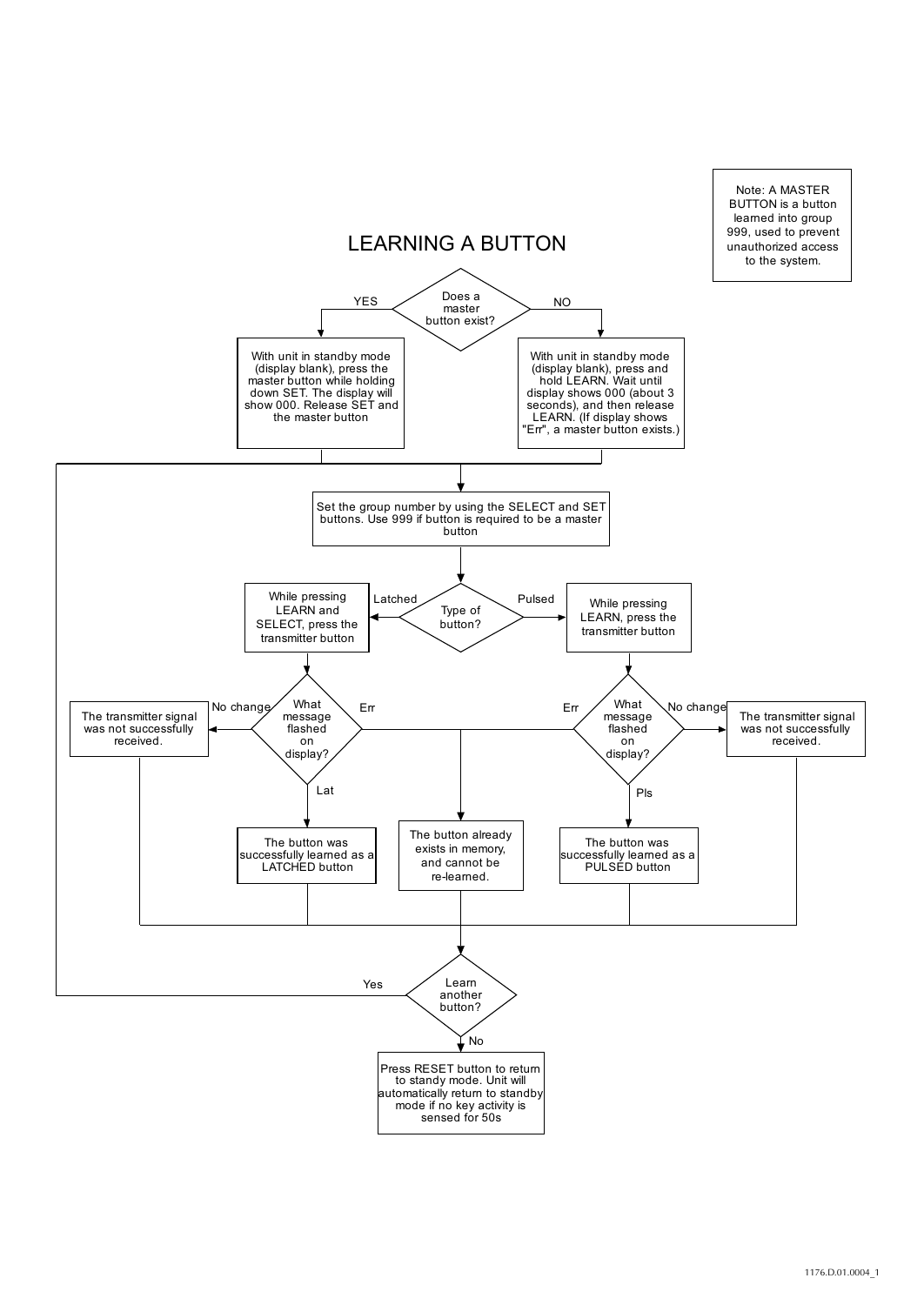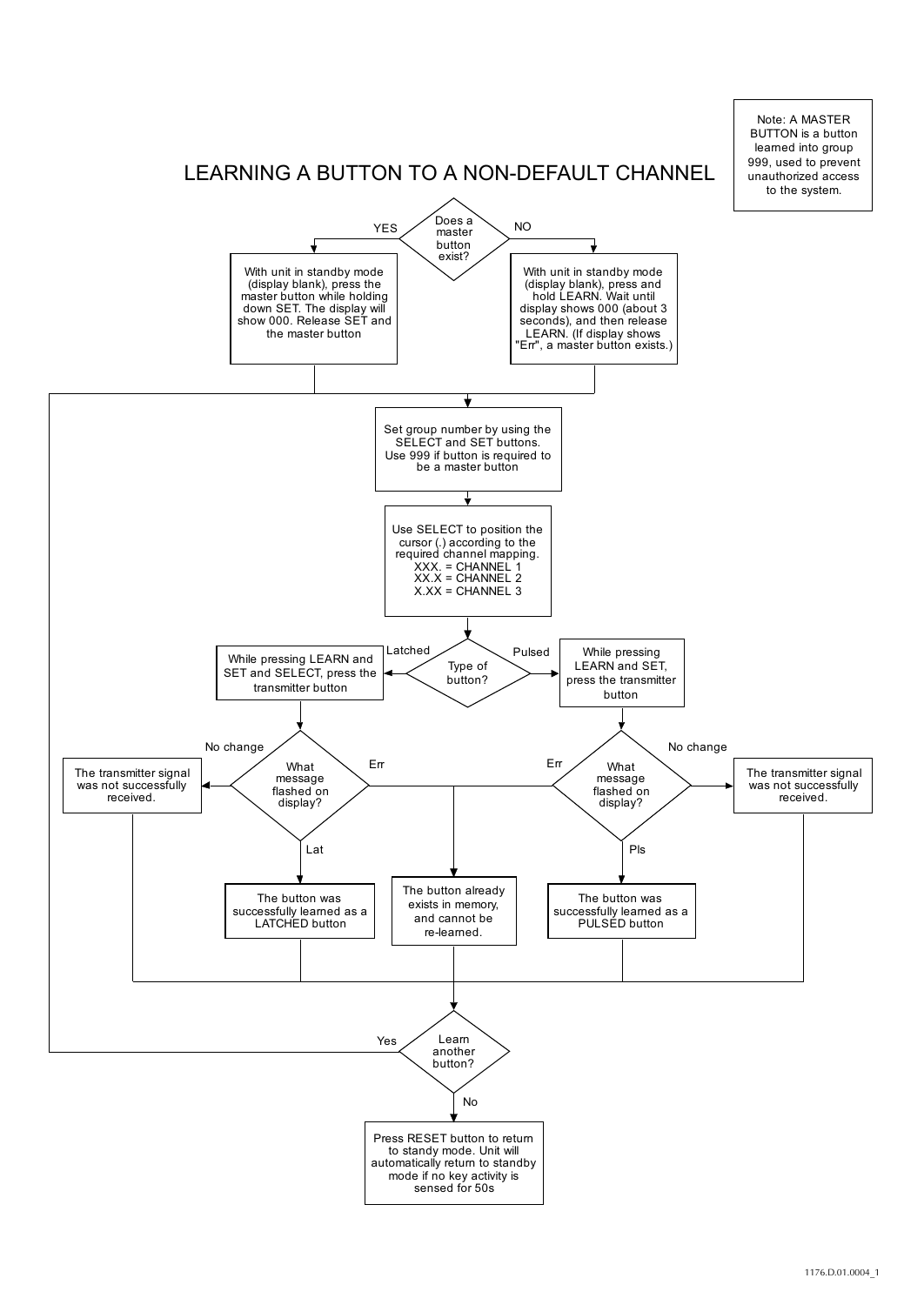Note: A MASTER BUTTON is a button learned into group 999, used to prevent unauthorized access to the system.